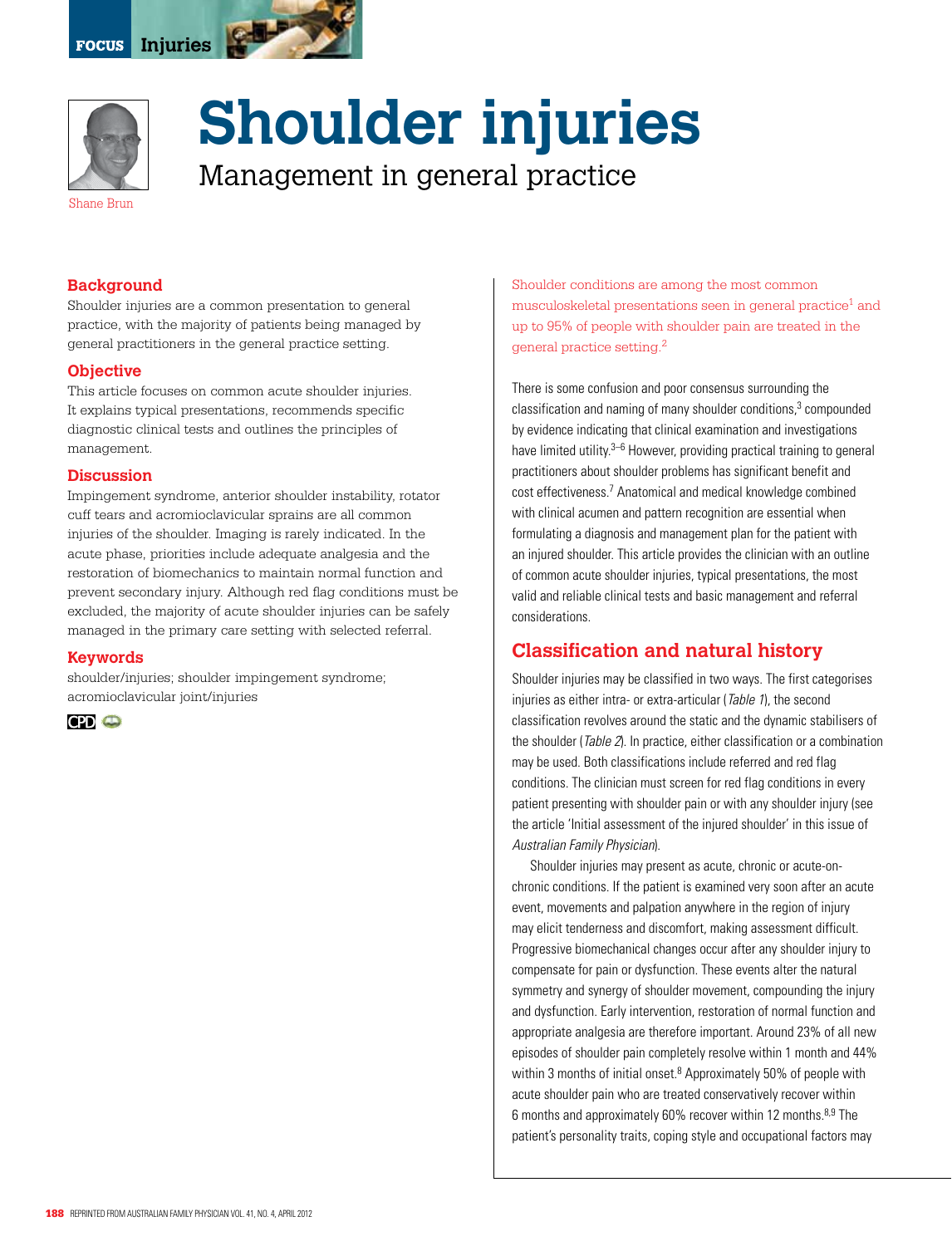

#### Table 1. Articular classification of shoulder injuries

- • Extra-articular
	- rotator cuff lesions
	- impingement:
		- functional
		- anatomical
	- – adhesive capsulitis (stiffness)
- Intra-articular
	- instability/labral tears
- osteoarthritis
- Referred pain
- Red flags

#### Table 2. Stabiliser classification of shoulder injuries

- • Joint stability (revolves around static stabilisers)
	- – adhesive capsulitis (stiffness)
	- joint instability/labral tear
- Joint control/anatomy (revolves around dynamic stabilisers)
	- rotator cuff lesions
	- scapulothoracic joint stabilisers
	- impingement
- Referred pain
- Red flags

determine if the shoulder pain becomes chronic.2 With the exception of red flag conditions, there is no need of urgent referral for most acute shoulder injuries. The acute phase priority is maintaining near-normal function and biomechanics by providing appropriate analgesia and early physiotherapy involvement.

# **Investigations**

It is likely that shoulder injuries and shoulder pain presentations are over-investigated. Imaging or further investigation is indicated if there is suspicion of a red flag condition, fracture, dislocation or inflammatory arthropathy. Following the reduction of a shoulder dislocation, imaging is indicated to exclude possible bone or labral damage. In the absence of the above features, the diagnostic utility of imaging is minimal and the results are unlikely to improve management,<sup>10–13</sup> and therefore imaging is not discussed in this article.

## **Special tests**

There are multiple special tests for the shoulder, although there is no conclusive evidence for their reliability<sup>14</sup> and no clinical test is both reliable and valid for any specific diagnosis. $4-6,15$  Special tests are often used if the diagnosis remains uncertain or equivocal. The clinician must perform tests with the same method to ensure reliability.

#### **Common presentations to general practice**

Refer to the article 'Initial assessment of the injured shoulder' in this issue of Australian Family Physician for a refresher on key history and examination features. This article refers to soft tissue injuries of the shoulder. Red flag conditions, fractures, dislocations, referred conditions and inflammatory arthropathies are beyond the scope of this article. For all shoulder injuries, consider the need for appropriate, regular analgesia to improve comfort and to maintain reasonably normal function and biomechanics.

# **Impingement syndrome**

In impingement syndrome, the subacromial bursa and supraspinatus tendon become compressed between the humeral head, the acromion and the coraco-acromial ligament. This results in pain with forward elevation of the arm and narrowing of the subacromial space (Figure 1). Causes are functional, anatomical or a combination of both. Functional impingement occurs when there is poor control of the shoulder stabilisers and this allows cephalad slippage of the humoral head compressing the subacromial space. It may also result from overuse of the shoulder or an injury to the shoulder resulting in altered biomechanics and poor stabiliser control. Anatomical





Figure 1. A) Impingement of the subacromial bursa between the humeral head and acromion; B) and supraspinatus between the humeral head, acromion and coraco-acromial ligament (not shown) Reproduced with permission Primal Pictures. Available at www.primalpictures.com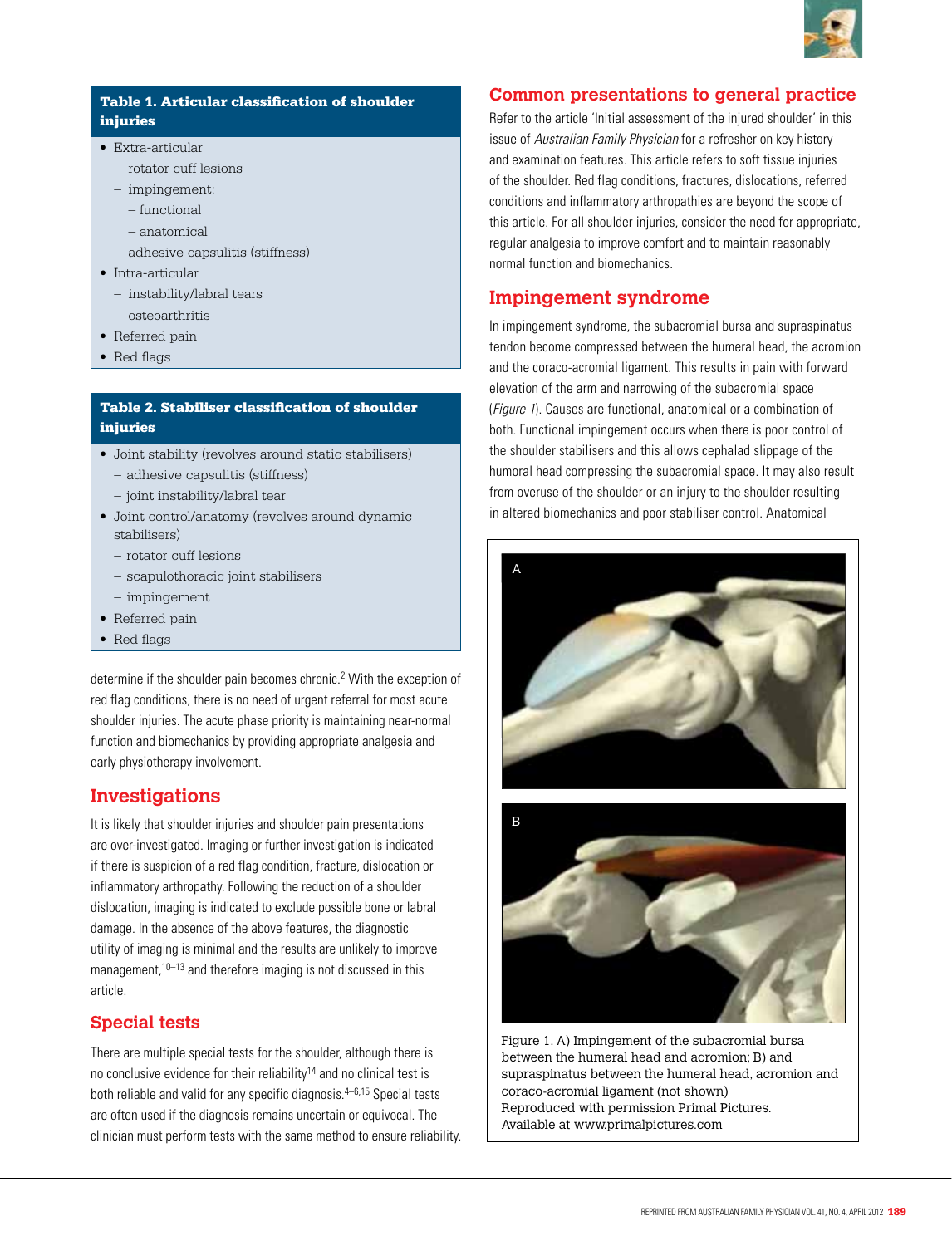

impingement occurs secondary to arthritis or hypertrophic changes of the acromion, resulting in a narrowed subacromial space. Either cause may result in subacromial bursitis and/or rotator cuff lesions,16,17 although these terms are often used interchangeably to mean the same thing.3

## **Presentation**

The main reason for presentation is pain, especially with overhead movements of the arm. Sometimes lying on the affected shoulder at night may cause pain due to cephalad slippage of the humeral head with lateral compression.

## **Clinical assessment**

The most reliable special test for subacromial impingement is the Hawkins test (Figure 2). To ensure standardisation of this test the humerus is elevated to 90 degrees and positioned 30 degrees anteriorly, this ensures the humerus is in the line of the scapula. The elbow is flexed to 90 degrees and the glenohumeral joint internally rotated. In the figure, the clinician's right arm acts as a fulcrum for internal rotation only: this is a minor variation on the original description by Hawkins and Schutte.<sup>18</sup> This test has a sensitivity of 91–92% and specificity of 25–43%.<sup>5,15</sup> Therefore a negative test suggests that impingement is unlikely (although still possible) and a positive test is meaningless. Pain constitutes a positive test.

#### **Referral and management**

The initial management for impingement is to address the underlying cause. Physiotherapy assessment and intervention is indicated in most cases. Surgical management is controversial and is unlikely to be of benefit, especially if the cause is secondary to a functional problem. Arthroscopic acromioplasty provides no additional benefit over a structured and supervised exercise program for subjective pain outcome or cost effectiveness when measured after 2 years.<sup>19</sup>

# **Anterior shoulder instability**

Anterior shoulder instability occurs secondary to acute or chronic stretching of the anterior shoulder capsule, resulting in instability and decreased support over the anterior aspect of the glenohumeral joint. It is seen following anterior shoulder dislocation and subluxation. A more common cause is repetitive and progressive stress on the anterior shoulder capsule from loading and stretching beyond functional range, as performed by swimmers and baseball/softball pitchers. It is also frequently seen in resistance trainers, using an incorrect technique and/or attempting to lift too heavy weights especially in the supine or semi-recumbent position. Dropping the elbow below shoulder height while controlling a load places unnecessarily large forces on the anterior shoulder capsule.

## **Presentation**

Anterior shoulder instability can be difficult to diagnose as nonspecific signs and symptoms are common, including shoulder ache and



Figure 2. The Hawkins test

occasional clicking or clunking. Pain may wake the patient at night when lying on the affected shoulder due to anterior slippage of the humoral head. If the condition has been longstanding or the laxity is pronounced, the patient may complain of hand or arm weakness, tingling or numbness from proximal nerve traction.

#### **Clinical assessment**

A focused history will provide the clinician with the most valuable information as the examination is often unremarkable and imaging usually is unhelpful.<sup>4</sup> The Anterior release test (Figure 3) has a sensitivity of 91.9%, specificity of 88.9%, positive predictive value of 87.1% and negative predictive value of 93%.<sup>20</sup>

## **Referral and management**

Imaging is indicated for all traumatic shoulder dislocations; ideally this should be performed pre- and post-reduction of the dislocation, initially plain X-rays are sufficient, although magnetic resonance imaging (MRI) and/or ultrasound may be indicated. There is a 93% chance of re-dislocation following a first time dislocation, especially in the younger age group, with the risk increasing with higher levels of physical activity or contact sport.21,22 All first time dislocators should therefore be referred for physiotherapy and orthopaedic assessment. There is no data to guide management of instability from chronic overuse. Logically identifying and correcting the predisposing factors is a reasonable approach. Referral to a physiotherapist may aid identification of provoking factors, correction of the underlying cause and prescription of an appropriate rehabilitation program. If severe instability does not improve an orthopaedic opinion may be indicated.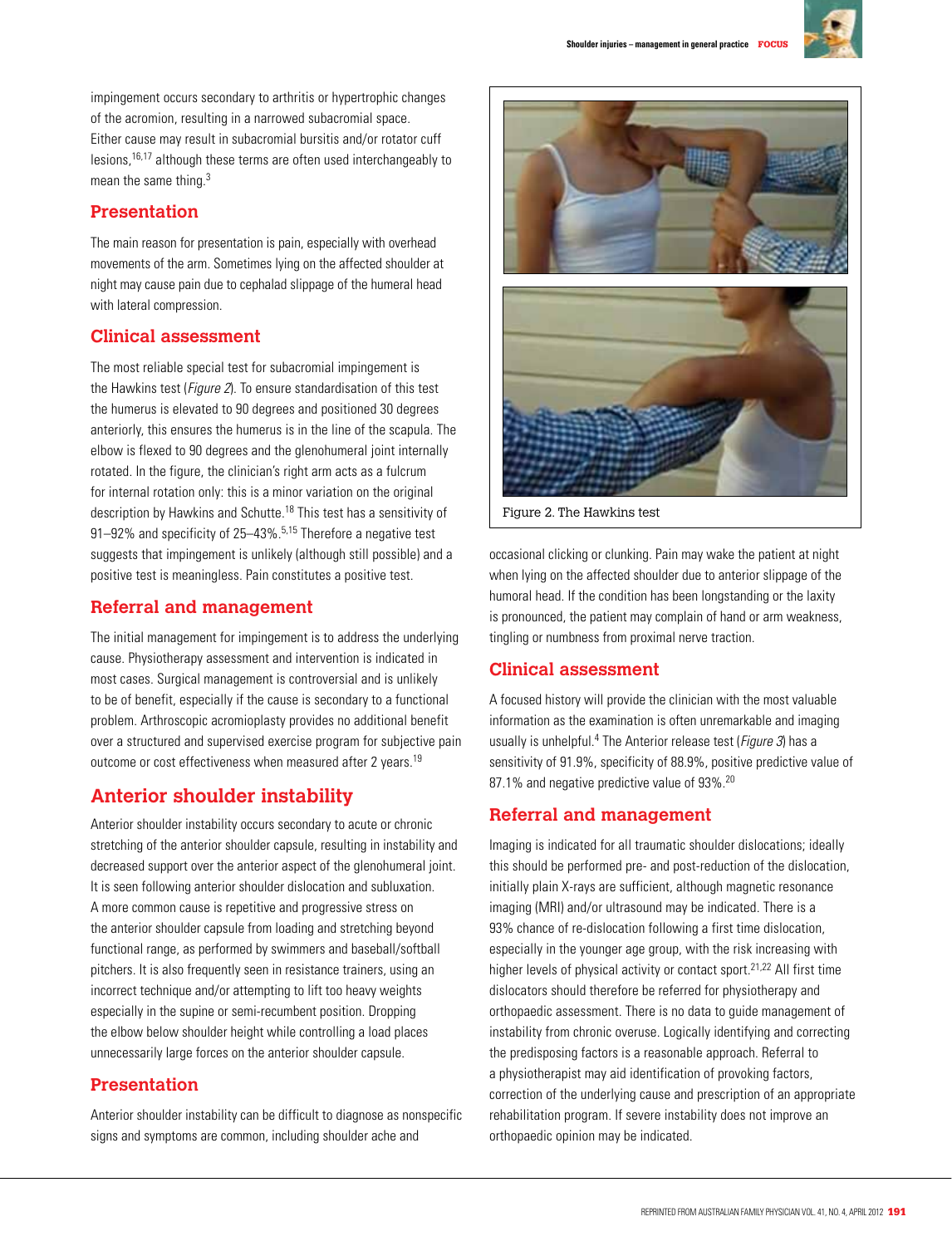

# **Rotator cuff tears**

Rotator cuff tears are common and increase proportionally with age. More than 50% of those aged over 50 years have either symptomatic or asymptomatic tears.11,23,24 Tears of the rotator cuff muscles may occur as a result of direct trauma or progressive wear and tear. The tear may be partial or full thickness. Pain and dysfunction does not appear to correlate with the degree of tear. There is often progression from tendinopathy to tear, especially if the tendinopathy is not addressed early.

## **Presentation**

Tears present as a spectrum. The patient may be asymptomatic and the tear found incidentally following imaging. The patient may present with features similar to anterior shoulder instability, given that a tear of the dynamic stabilisers of the shoulder may result in loss of congruency of the humeral head within the glenoid. The



Figure 3. The Anterior release test for anterior shoulder instability. The patient is supine, the arm is abducted and externally rotated, the examiner's hand closest to the patient applies a downward force over or close to the humeral head in an attempt to relocate and secure it within the glenoid. Once a firm pressure is applied the patient's arm is externally rotated further at which stage the humeral head is suddenly released. The patient may experience pain, apprehension or a combination during the release phase of the test. Extreme caution is required because if the shoulder is very unstable, dislocation may occur during the release phase

patient may complain of pain and/or weakness when attempting to elevate the arm. There may be night pain when lying on the affected shoulder and if longstanding there may also be features of numbness and tingling in the affected arm or hand. Patients with a rotator cuff tear may recruit other muscles to perform the task of the torn muscle, thereby having normal or near-normal shoulder function.

#### **Clinical assessment**

Although it is possible to activate any one of the rotator cuff muscles, it is extremely difficult to isolate any one for testing.<sup>25</sup> There are two clinical tests that are useful in helping to diagnose an acute rotator cuff tear. These are less useful if the tear is chronic because compensatory recruitment of other muscles is likely to occur.

The first test is the Empty can test (*Figure 4*). For detecting a supraspinatus tear the test has a sensitivity of 18.7% and a specificity of 100%,<sup>4</sup> this means if the test is positive it is highly likely that the patient has a tear.

The second test is the Drop arm test. In this test the patient's arm is abducted to at least 90 degrees, they are then asked to lower the arm slowly and control the decent. Inability to perform this task slowly and with control constitutes a positive test and has a positive predictive value of 100% and a sensitivity of 10%.26 Therefore inability to perform the test is highly suggestive of a tear, although with a negative test the patient may still have a tear.

## **Referral and management**

In all cases early referral to a physiotherapist is appropriate. If the tear is acute, in the younger age group and affecting comfort and/ or function, imaging may be of benefit.<sup>10–13</sup> If the tear is the result of sudden trauma, occurs in the younger age group and is impacting on comfort and/or function, orthopaedic opinion may be indicated. In other settings imaging and surgical management are of debatable benefit.



Figure 4. The Empty can test for supraspinatus tear. The arm is elevated to 90 degrees and angled forward 30 degrees to place the humerus into the line of the scapula. The shoulder is internally rotated by pointing the thumb down to the ground. The clinician then applies a downward force as the patient attempts to resist. Pain and/or weakness are deemed a positive test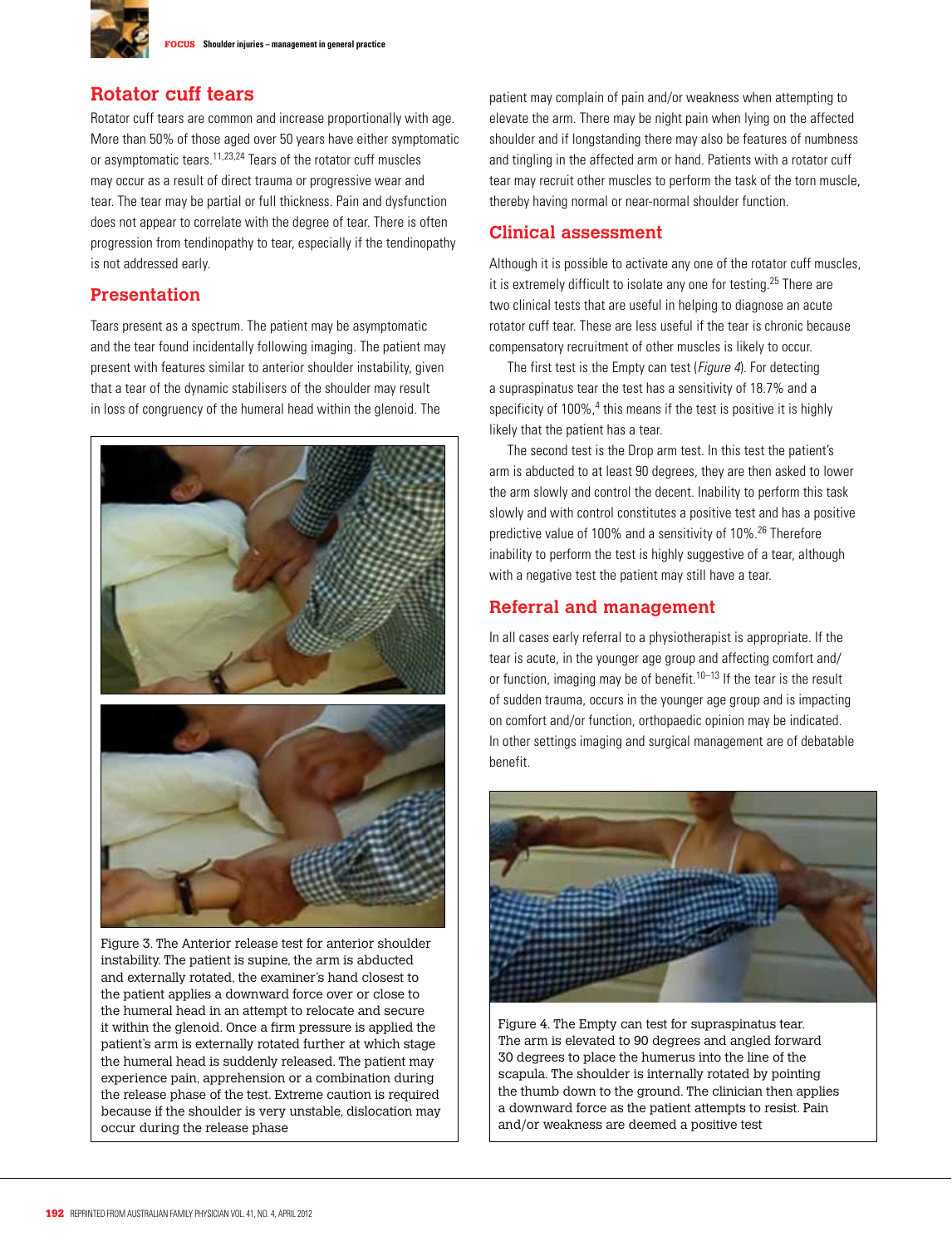

# **Acromioclavicular joint sprain and osteoarthritis**

There are varying degrees of severity of acromioclavicular joint (ACJ) sprain.<sup>27</sup> In the more common, less severe types there is no gross displacement of the joint. Complete joint disruption is less common and needs orthopaedic assessment. Acromioclavicular joint sprain typically results from a fall or impact onto the shoulder tip, resulting in stretching or tearing of the ACJ capsule and ligaments. A prior ACJ sprain will eventually result in osteoarthritis and chronic pain or discomfort.

# **Presentation**

If the presentation is acute, the patient will remember the mechanism of injury. Often the painful region is poorly localised and they may present with diffuse shoulder pain. Sleeping on the affected side often disturbs sleep and across body movements with the arm of the affected shoulder may cause pain. The patient presenting with the osteoarthritic joint may not recall the injury and describe increasing pain over time of a diffuse nature. When the ACJ is placed under repetitive stress (eg. bodybuilders and weightlifters), damage to the joint may occur resulting in pain and instability.

# **Clinical assessment**

Point tenderness over the ACJ is very typical with either an ACJ sprain or osteoarthritis. Performing the Active compression (O'Brien) test (*Figure 5*) is helpful in localising the source of pain. This test has a sensitivity of 16–100% and specificity of 90–96.6%,28–30 meaning a positive test is highly suggestive of localised ACJ pathology, most often a sprain or osteoarthritis.

# **Referral and management**

Most cases of ACJ pathology presenting to the clinician are easily diagnosed and managed. Involving a physiotherapist ensures that significant biomechanical changes are minimised as a result of inappropriate use of the affected shoulder. Simple acute sprains often settle well with conservative management. Supportive shoulder strapping provides ACJ stability, reduces pain and is easy to apply (*Figure 6a, b*). Tape may stretch by up to 40% after application, therefore it needs to be applied with significant tension. Hypoallergenic tape under the strapping tape (*Figure 6a*), allows the strapping to be left in place for up to 4–5 days. (Strapping may become wet, provided it is dried well afterward.)

Acromioclavicular joint sprains not responding to appropriate conservative management may benefit from a corticosteroid injected into the ACJ using an aseptic technique. $9$  This is a relatively safe procedure with minimal side effects.3,8

# **Key points**

- Shoulder injury presentations are common in the general practice setting and most can be effectively managed at this level.
- • A systematic focused approach to history and examination are



Figure 5. The Active compression (O'Brien) test for ACJ pathology. Testing in internal and external rotation. The clinician stands behind or to the affected side of the patient. The affected arm is flexed to 90 degrees with the elbow fully extended, the arm is then adducted about 15 degrees medial to the sagittal plane. The arm is internally rotated so that the thumb points to the floor, the patient then resists the downward force applied by the clinician. Maintaining the arm in the same position, the patient then supinates the arm so as the palm is facing upward and resisting another downward force. The test is positive and diagnostic of ACJ pathology if pain is elicited over the ACJ or on top of the shoulder in the thumb down position and reduced or eliminated in the palm up position



Figure 6. A) Application of hypoallergenic tape before application of strapping tape; B) For support of ACJ sprain. The strapping tape must be applied distal to proximal with significant traction to support and elevate the arm and therefore offload the ACJ